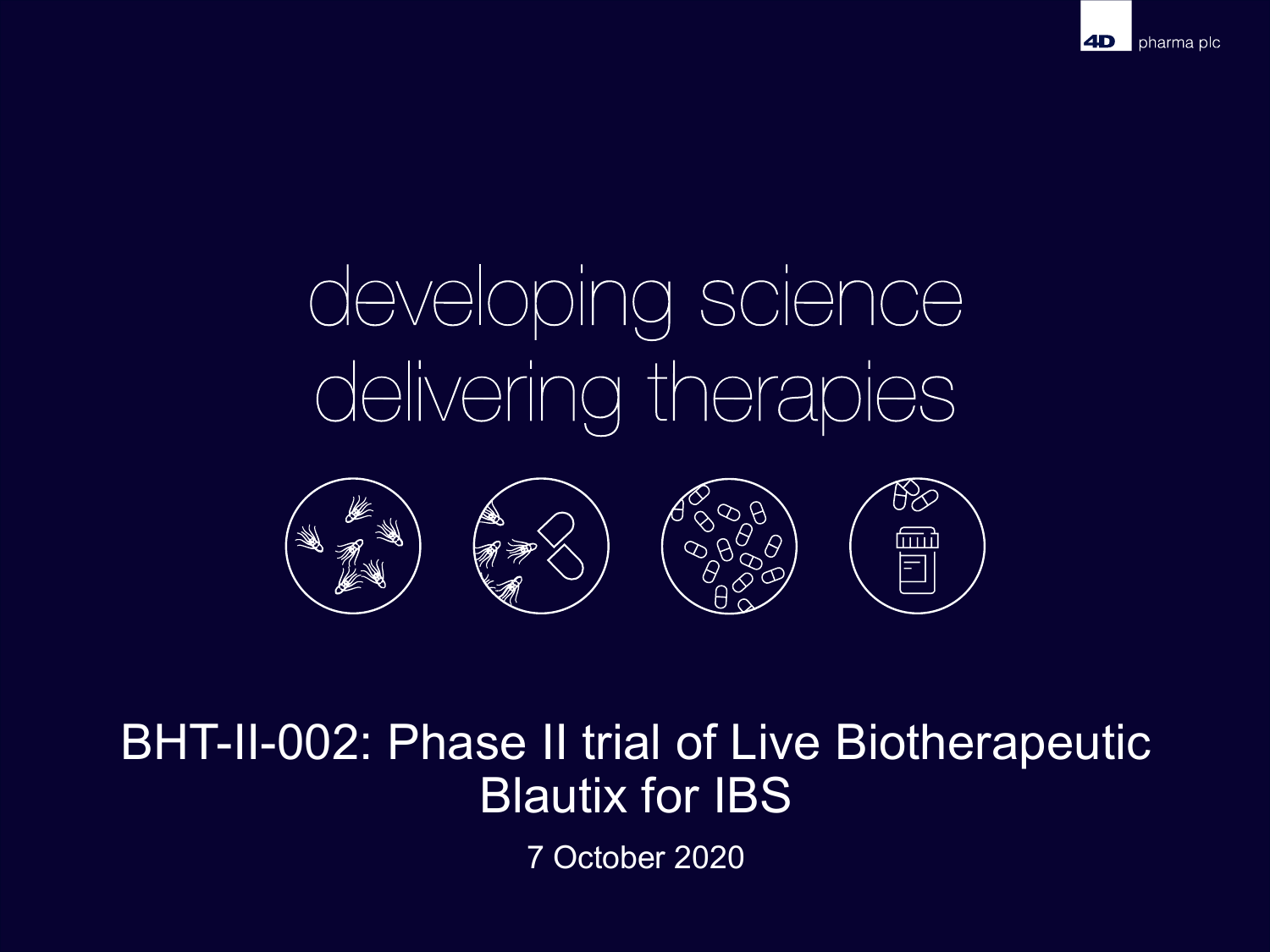#### 2 DISCI AIMFR

This document, which is personal to the recipient and has also been prepared by, and is the sole responsibility of, 4D pharma plc (the "Company"), comprises these presentation slides (the "Slides") for the sole use at a presentation concerning the Company.

The information in these Slides does not constitute or form part of an admission document, listing particulars or prospectus relating to the Company or any subsidiary of the Company (together the "Group"), does not constitute an offer or invitation to purchase or subscribe for any securities of the Company, and should not be relied upon in connection with a decision to purchase or subscribe for any such securities. The Slides and the accompanying verbal presentation do not constitute a recommendation regarding any decision to sell or purchase securities in the Company.

The Slides and the accompanying verbal presentation are confidential, and the Slides are being supplied to you solely for your information and, unless otherwise agreed in writing by the Company, may not be reproduced, distributed or otherwise disclosed to any other person, or published (in whole or in part) for any purpose. No reliance may be placed for any purpose whatsoever on the information contained in the Slides and the accompanying verbal presentation or the completeness or accuracy of such information. No representation or warranty, express or implied, is given by or on behalf of the Company or its shareholders, directors, officers or employees, or any other person as to the accuracy or completeness of the information or opinions contained in the Slides and the accompanying verbal presentation, and no liability is accepted for any such information or opinions (including in the case of negligence, but excluding any liability for fraud).

The Slides contain forward-looking statements, which relate (among other things) to the Group's proposed strategy, plans and objectives. By its very nature, such forward-looking information requires the Group to make assumptions that may or may not materialise. Such forward-looking statements may be price-sensitive and involve known and unknown risks, uncertainties and other important factors beyond the control of the Group that could cause the actual performance or achievements of the Group to be materially different from such forward-looking statements. Accordingly, you should not rely on any forward-looking statements, and the Group accepts no obligation to disseminate any updates or revisions to such forward-looking statements.

This presentation has not been verified and is subject to further changes and amendments. The Slides and their contents are directed only at persons who fall within the exemptions contained in Articles 19 and 49 of the Financial Services and Markets Act 2000 (Financial Promotion) Order 2005 (such as persons who are authorised or exempt persons within the meaning of the Financial Services and Markets Act 2000, and certain other persons having professional experience relating to investments, high net worth companies, unincorporated associations or partnerships and the trustees of high value trusts) and persons to whom distribution may otherwise lawfully be made. Any investment, investment activity or controlled activity to which the Slides relate is available only to such persons and will be engaged in only with such persons.

Persons of any other description, including those that do not have professional experience in matters relating to investments, should not rely or act upon the Slides. The Slides should not be distributed, published, reproduced or otherwise made available in whole or in part by recipients to any other person and, in particular, should not be distributed to persons with an address in the United States of America, Australia, the Republic of South Africa, the Republic of Ireland, Japan or Canada, or in any other country outside the United Kingdom where such distribution may lead to a breach of any legal or regulatory requirement. No securities commission or similar authority in Canada has in any way passed on the merits of the Company's shares, and any representation to the contrary is an offence. No document in relation to the Company's shares has been, or will be, lodged with, or registered by, The Australian Securities and Investments Commission, and no registration statement has been, or will be, filed with the Japanese Ministry of Finance in relation to the Company's shares. Accordingly, subject to certain exceptions, the Company's shares may not, directly or indirectly, be offered or sold within Canada, Australia, Japan, South Africa or the Republic of Ireland or offered or sold to a resident of Canada, Australia, Japan, South Africa or the Republic of Ireland. The Company's shares have not been, and will not be, registered under the United States Securities Act of 1933 (as amended, the "US Securities Act"), or with any securities regulatory authority of any state or other jurisdiction of the United States, and may not be offered or sold within the United States or to, or for the account or benefit of, any US Person as that term is defined in Regulation S under the US Securities Act. The Company has not been registered and will not register under the United States Investment Company Act of 1940, as amended.

By attending the presentation and/or accepting this document you agree to be bound by the foregoing limitations and restrictions and, in particular, will be taken to have represented, warranted and undertaken that you have read and agree to comply with the contents of this notice.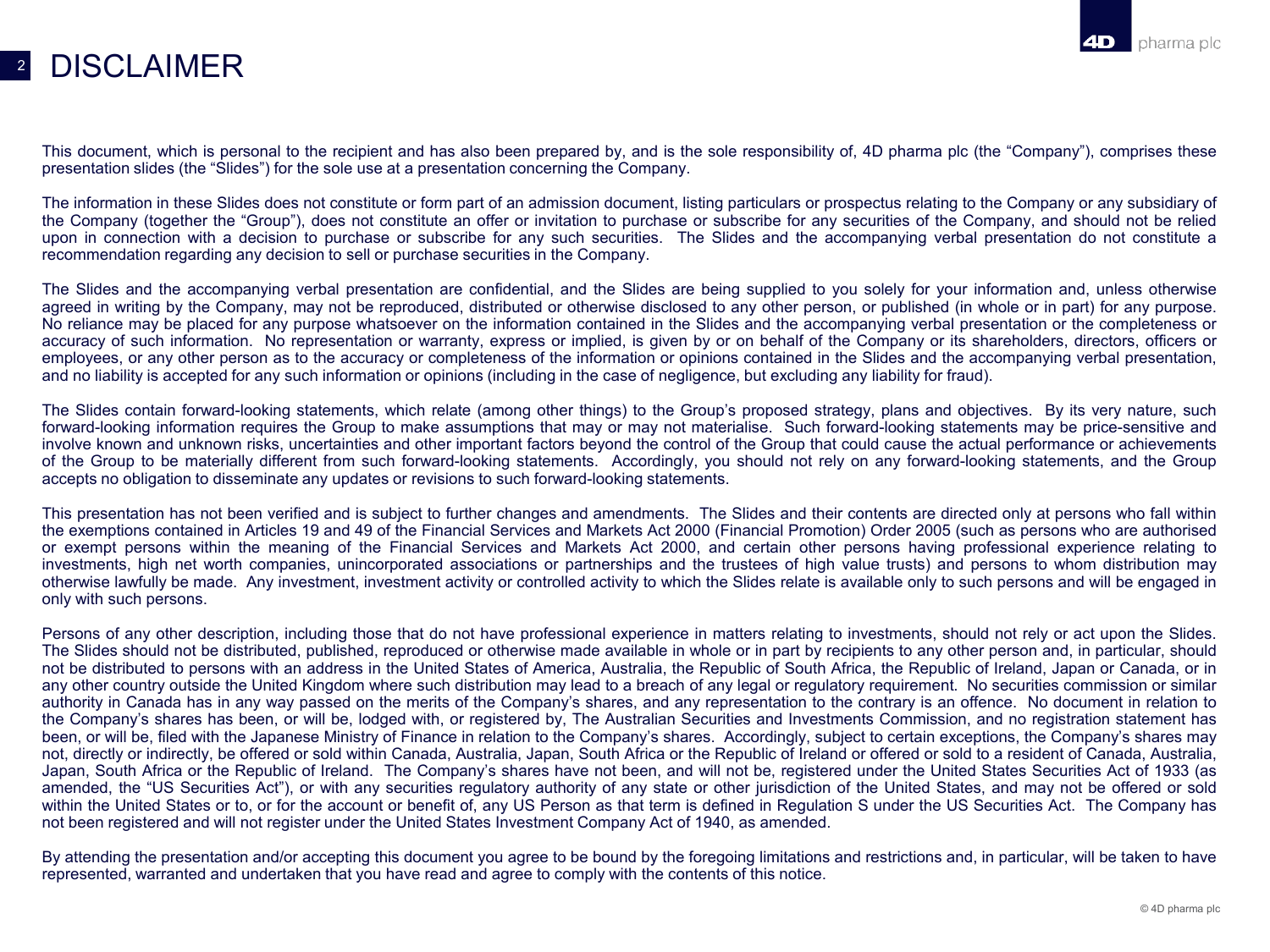#### <sup>3</sup> KEY TAKEAWAYS



#### **What we set out to achieve**

• BHT-II-002 was a Phase II study designed to generate a meaningful signal of clinical activity in IBS-C and IBS-D and combined populations and to provide the necessary data for a pivotal development program

#### **What we saw**

- Blautix demonstrated an effect size relative to placebo comparable to pivotal studies of approved products in **both** IBS-C and IBS-D
- Blautix demonstrated activity in a combined cohort of IBS-C and IBS-D patients
- Blautix showed a safety profile comparable to placebo
- Preliminary evidence of enhanced activity in specific sub-groups
- Significant signal in overall improvement of bowel habit across both sub-types



#### **Where we go next**

- Data highly encouraging and supportive of progressing the candidate towards pivotal Phase III trials
- Unique potential to address all sub-types of the disease, including IBS-M

*"The prospect of a treatment that equally benefits both IBS-C and IBS-D with a strong safety profile is very compelling."*

*Prof. Eamonn Quigley, Head of Gastroenterology and Hepatology, Houston Methodist Hospital, BHT-II-002 Chief Investigator*

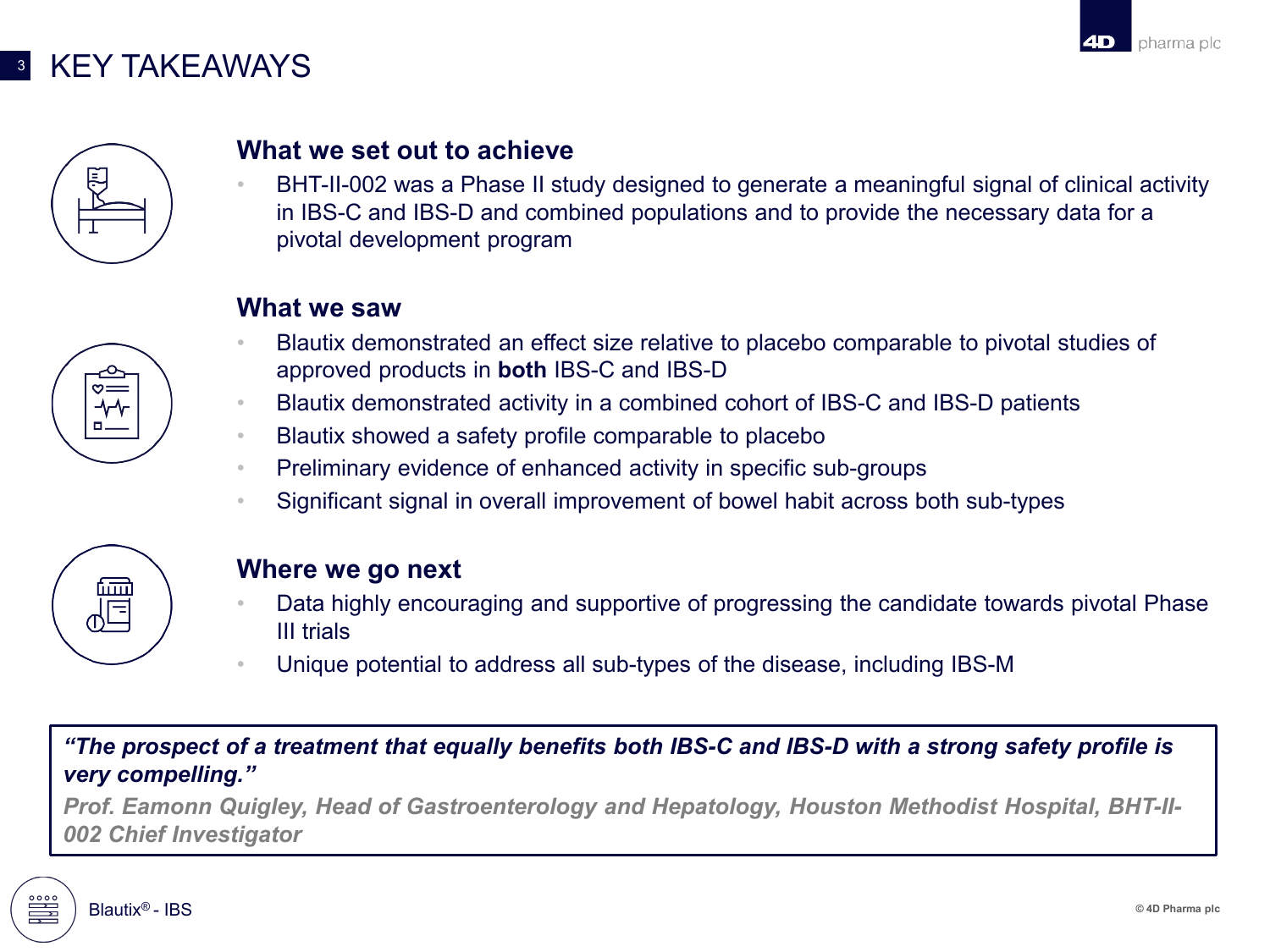## BLAUTIX  $\odot$  – A NOVEL APPROACH TO IBS

## **Blautix** ®

Single strain Live Biotherapeutic product (LBP)

*Blautia hydrogenotrophica*

~1010 CFU per capsule

Manufactured in-house (see: [here](https://www.4dpharmaplc.com/en/newsroom/video-and-audio) for details of manufacturing process and capabilities.)

Patent coverage out to 2036

Four patent families, including granted patents in the US, Europe and Japan

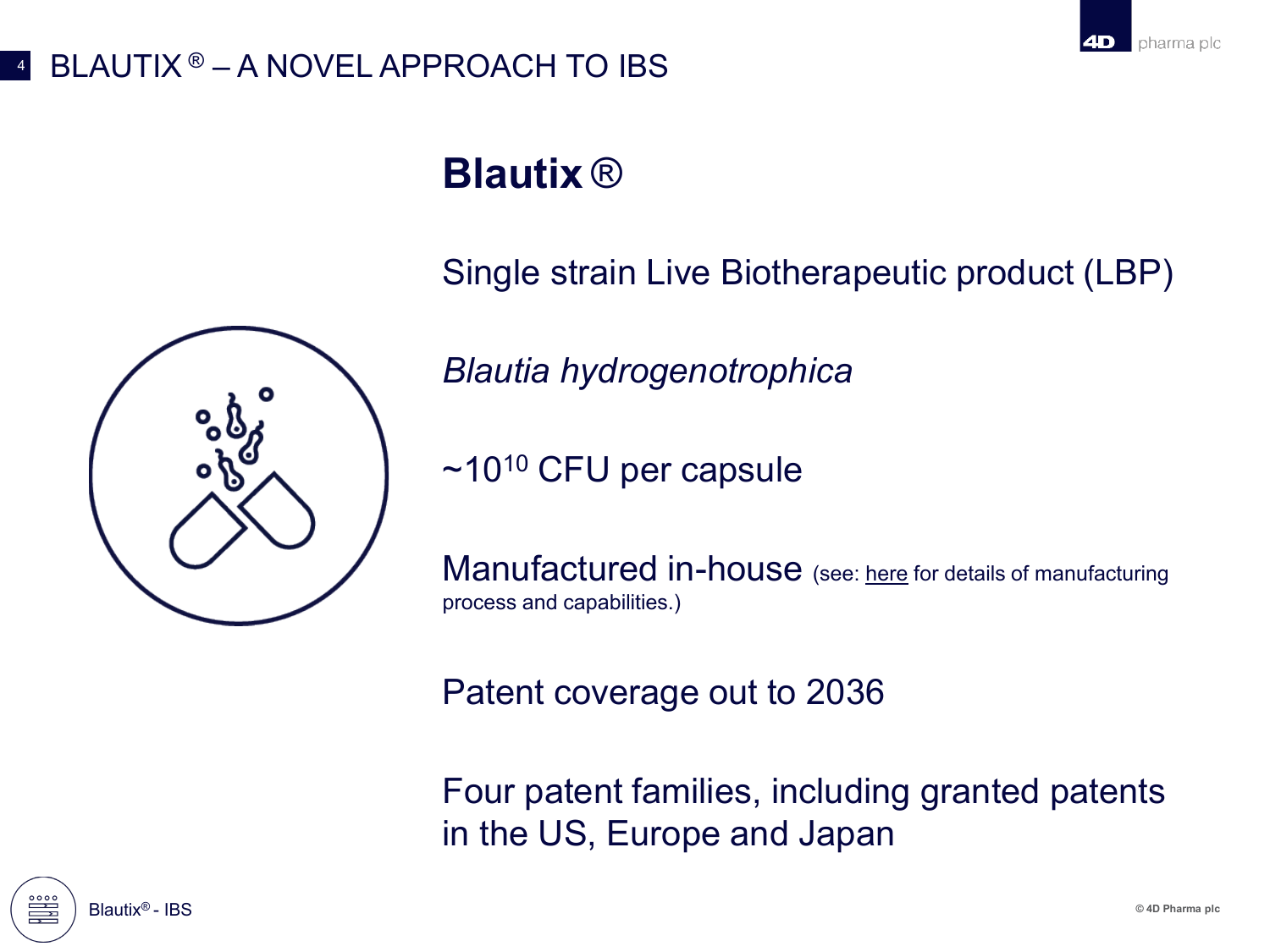#### BHT-II-002: INVESTIGATION OF SIGNALS IN IBS WITH BLAUTIX® 5



- Phase II randomised placebo-controlled study, designed with FDA feedback
- Objective to generate data to guide subsequent pivotal development phase
- IBS-C or IBS-D as defined by Rome IV criteria
- Each cohort randomised 1:1 to receive either Blautix<sup>®</sup> or placebo
- Orally administered, 2 capsules twice daily for 8 weeks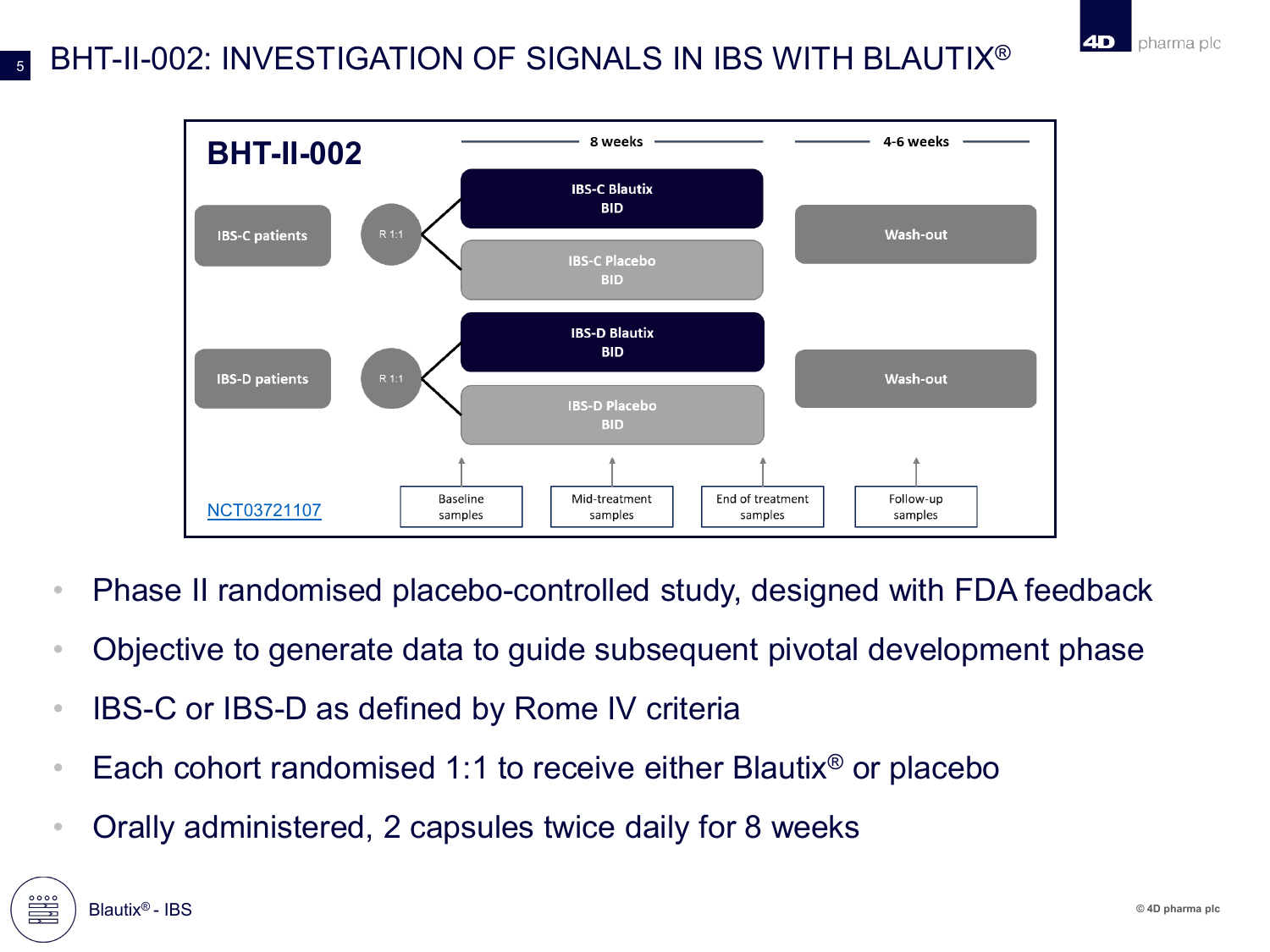### <sup>6</sup> TRIAL OVERVIEW: EVALUATING THE EFFICACY OF BLAUTIX**®**

### **Study endpoints**



#### Primary: **Overall response rate**

• To be an 'overall responder' patients must have:

> improvement in their weekly, abdominal pain intensity *and* stool frequency (IBS-D) *or* consistency (IBS-C);

for  $\geq$ 50% of the treatment period

Additional analyses of the primary endpoint include:

> • Response rate in combined IBS-C/D group • Analysis of bowel habit and pain independently

#### **Patient overview**



- 353 patients randomized and with eligible baseline criteria
	- 158 IBS-C
	- 195 IBS-D
	- 64% of patients US
	- 75% of patients female
- Primary endpoint calculations based on Full Analysis Set (FAS) 1
- All endpoints also assessed in Efficacy Evaluable Analysis Set  $(EEAS)<sup>2</sup>$

<sup>1</sup> Full Analysis Set (FAS) includes all subjects randomized into the study

<sup>2</sup> Efficacy Evaluable Set (EES) includes all members of the FAS who completed the 8-week treatment and assessment period without major protocol violations deemed to impact the assessment of efficacy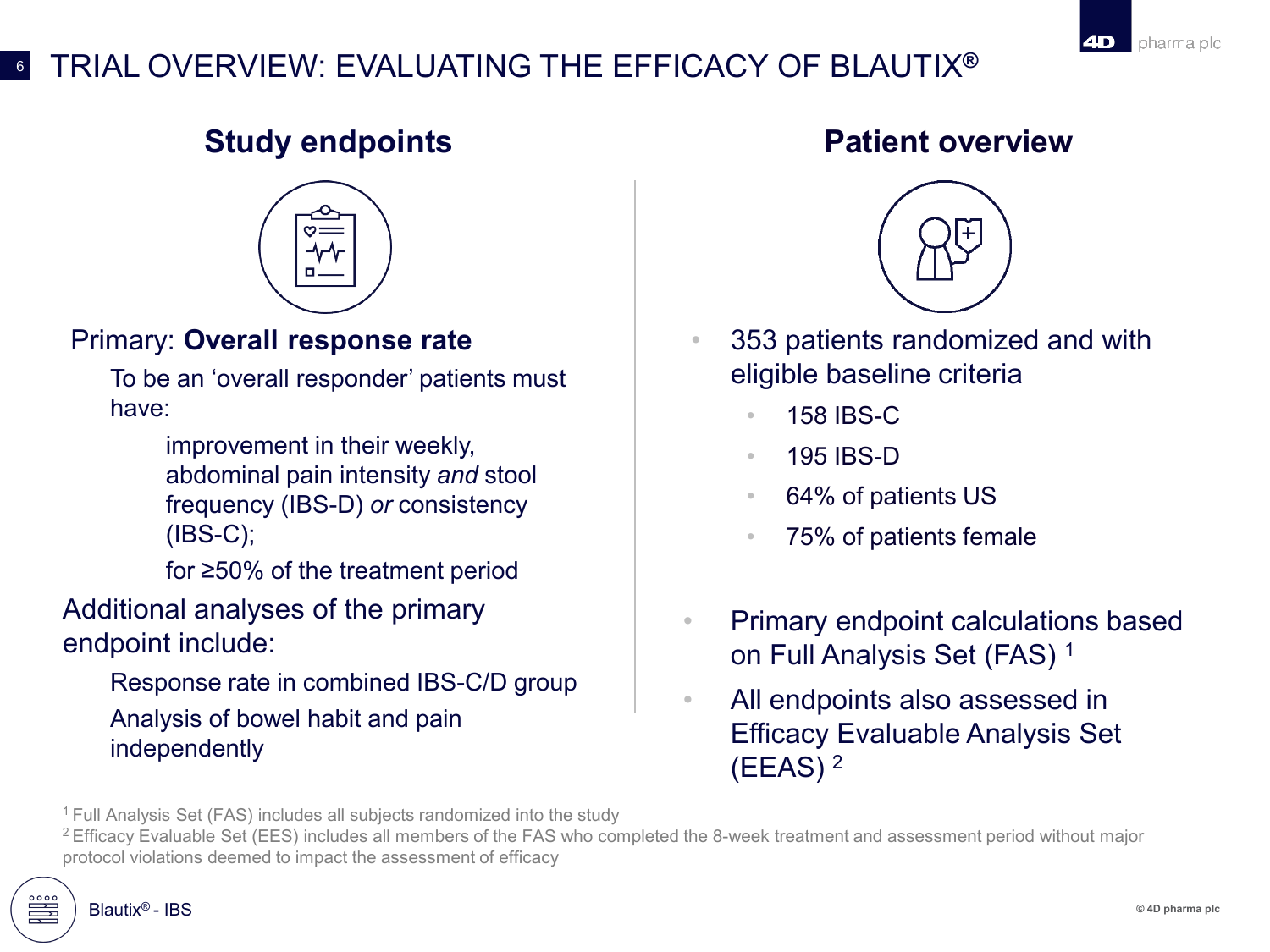### BLAUTIX<sup>®</sup> vs PLACEBO: COMBINED GROUP



#### Differential to placebo:

- Overall response rate of 6.6%
- Improvement in bowel habit of 13.1%
- Improvement in abdominal pain of 6.5%

#### Points of interest:

- No existing single agent that addresses both IBS-C, IBS-D or IBS-M
- EEAS response rate shows 8.4% differential to placebo, p=0.037

\* Significance level 0.1, 1-sided Pearson chi-squared test with Yates' correction; no correction for multiple analyses is applied

Blautix® - IBS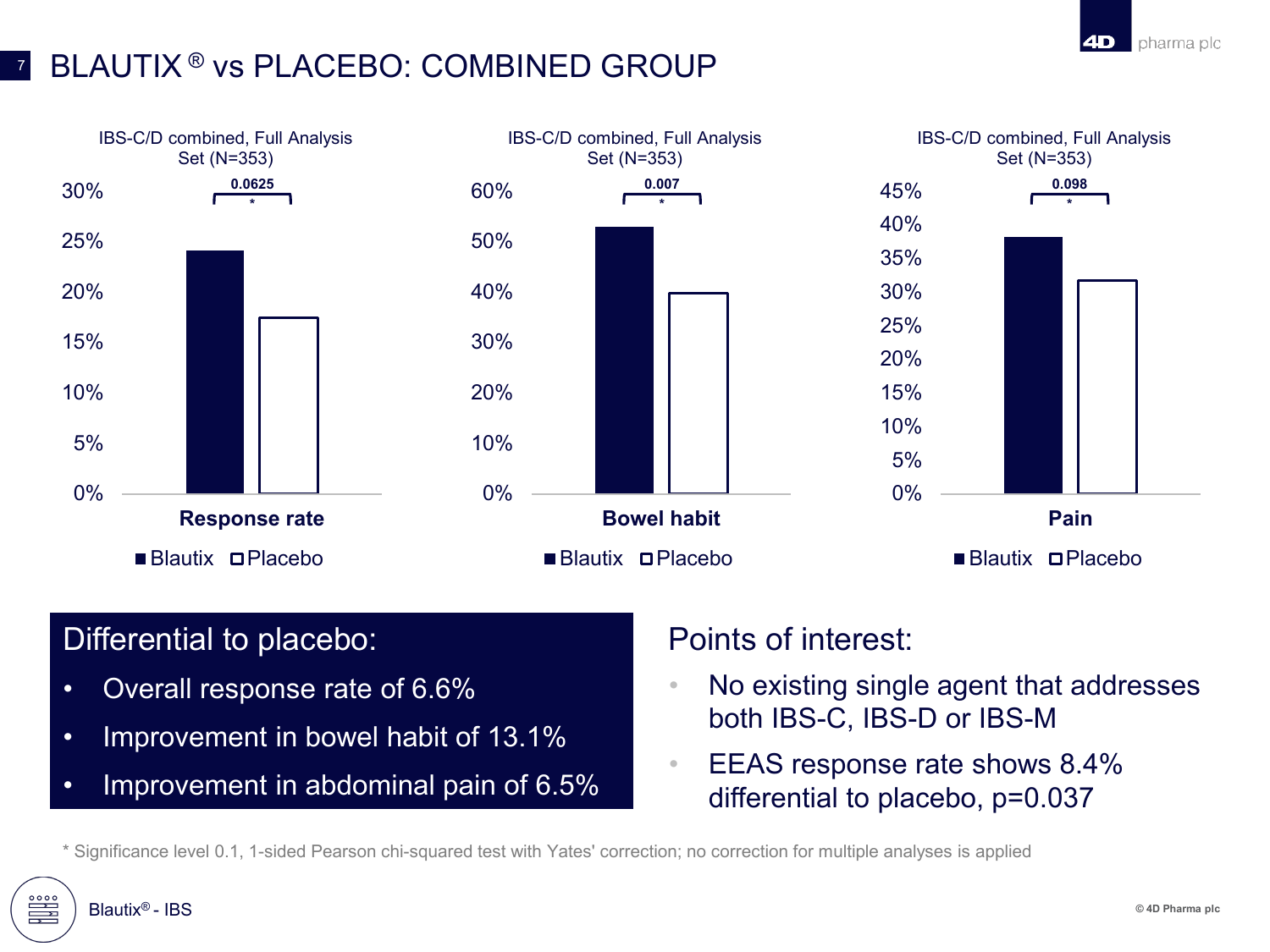#### 8 BLAUTIX<sup>®</sup> vs PLACEBO: IBS-C



#### Differential to placebo:

- Overall response rate of 7.9%
- Improvement in bowel habit of 14.1%
- Improvement in abdominal pain of 7.2%

#### Points of interest:

- Total of 76 patients received Blautix<sup>®</sup>
- **EEAS response rate shows 10.1%** differential to placebo, p=0.097

\* Significance level 0.1, 1-sided Pearson chi-squared test with Yates' correction; no correction for multiple analyses is applied

Blautix® - IBS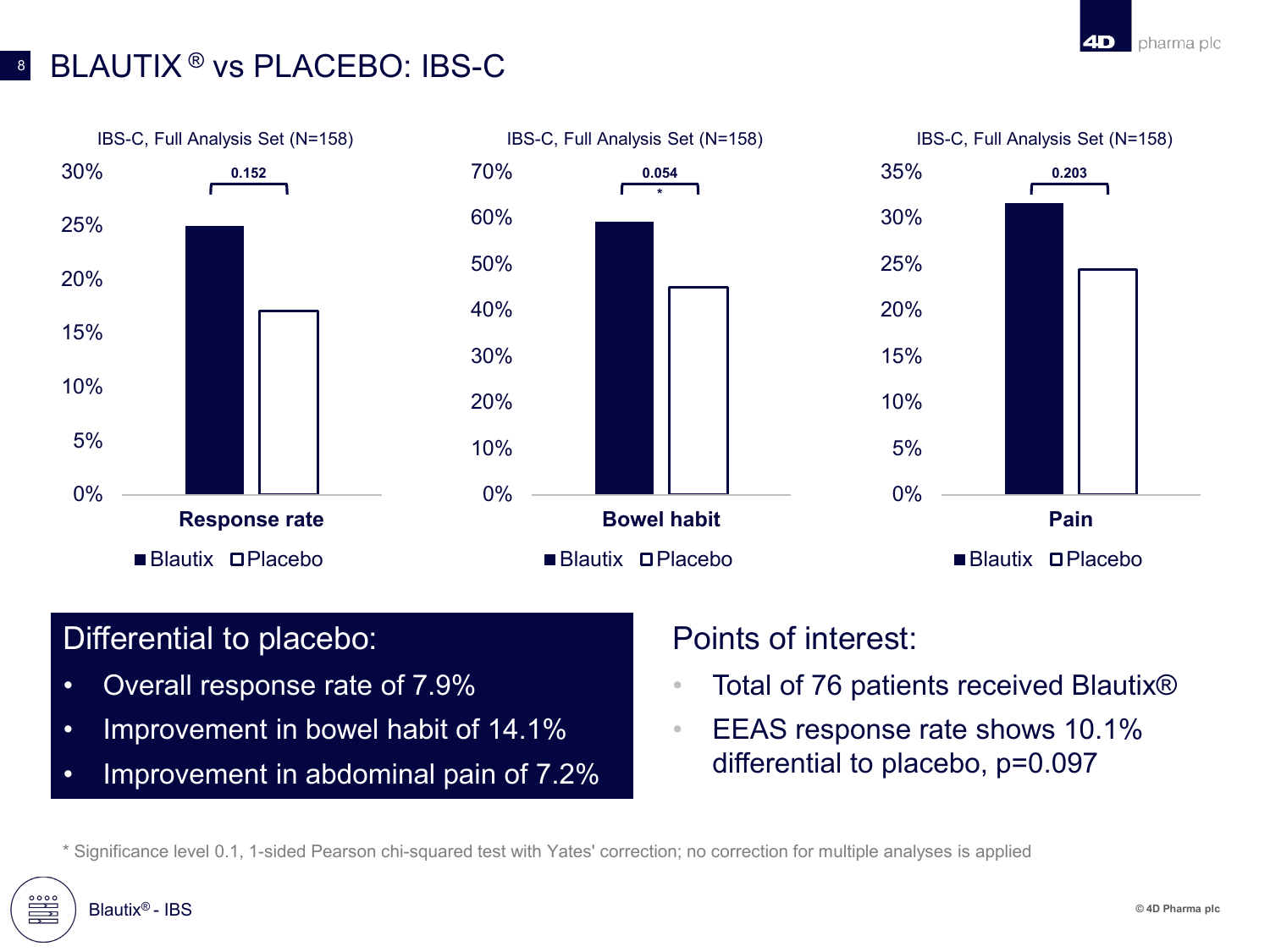#### **BLAUTIX<sup>®</sup> vs PLACEBO: IBS-D**



#### Differential to placebo:

- Overall response rate of 5.6%
- Improvement in bowel habit of 12.2%
- Improvement in abdominal pain of 6.0%

#### Point of interest:

- 94 IBS-D patients received Blautix<sup>®</sup>
- **EEAS response rate shows 6.9%** differential to placebo, p=0.188

\* Significance level 0.1, 1-sided Pearson chi-squared test with Yates' correction; no correction for multiple analyses is applied

Blautix® - IBS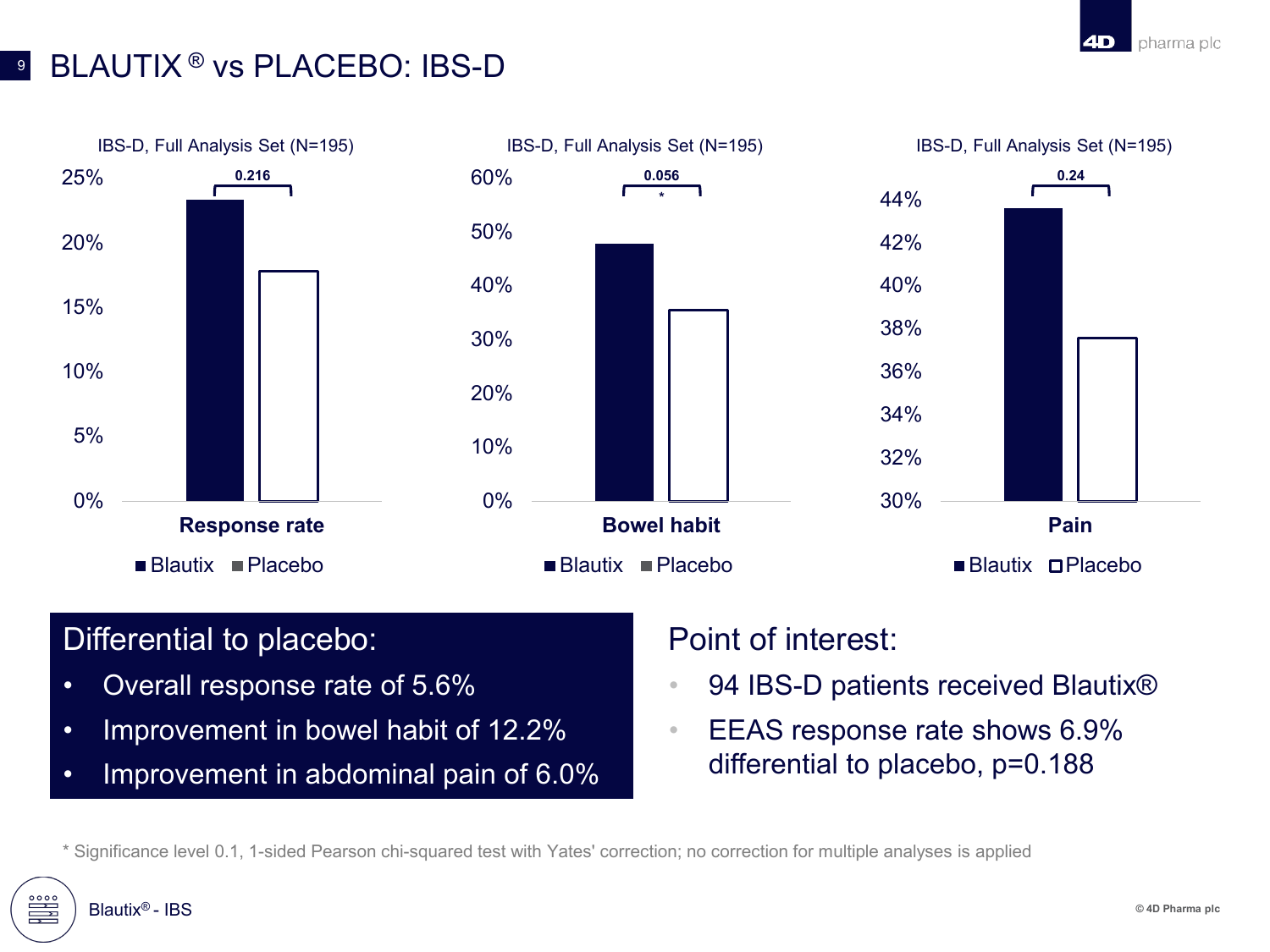#### <sup>10</sup> COMPARABLE EFFICACY TO APPROVED IBS PRODUCTS

- Blautix relative risk vs placebo in Phase II is within confidence limits of pivotal trials of IBS products
- In both IBS-C and IBS-D
- Comparator studies typically 3-5x size of Phase II BHT-II-002



#### **Overall response rate, relative risk vs placebo**

• **Strong result from signal finding Phase II to support Phase III development**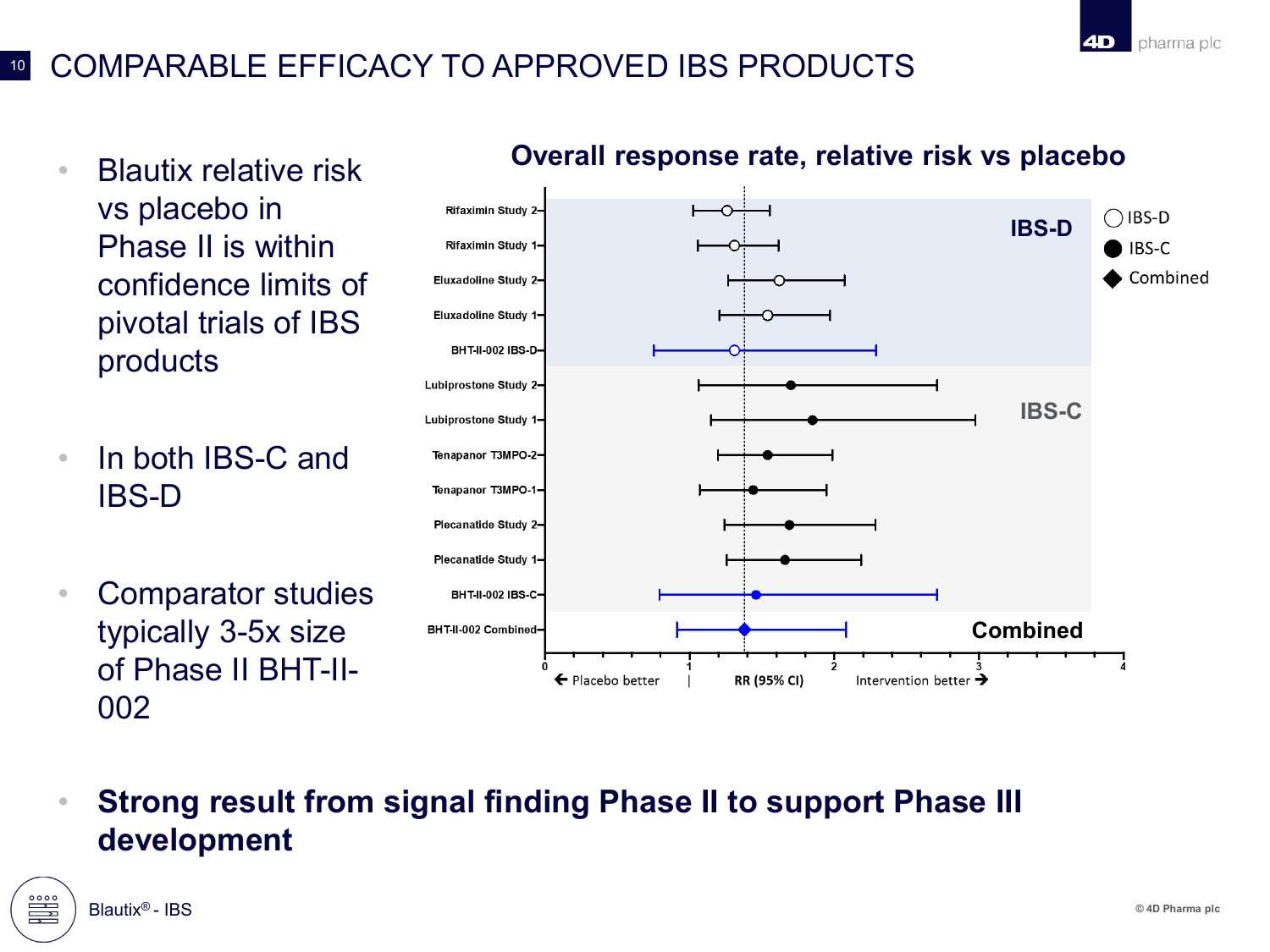## BLAUTIX<sup>®</sup> vs PLACEBO: NO DISCERNIBLE DIFFERENCE IN SAFETY

- All adverse events  $(AEs)^{-1}$ 
	- Blautix 32.8% vs placebo 33.0%
- All severe adverse events
	- Blautix N=1, 0.6% vs placebo  $N=2, 1.1\%$
	- No treatment-related severe adverse events
- All serious adverse events (SAEs) <sup>2</sup>
	- Blautix N=1 0.6% vs placebo N=1 0.5%
	- No treatment-related SAEs recorded

## **Treatment discontinuation due to AEs (Relative risk vs placebo)**



<sup>1</sup> AE defined as an adverse event that started or worsened in severity on or after the start date of the study drug and includes all adverse events recorded through the follow-up visit

<sup>2</sup>A serious AE is any AE that is life-threatening, results in death, inpatient hospitalization or prolongation of existing hospitalization, persistent or significant disability/incapacity, or a congenital anomaly/birth defect. US FDA Title 21, Chapter I, Subchapter D, Part 312. Subpart B, 312.32 IND safety reporting. Severity is a grading of any AE (mild, moderate or severe). A serious AE can be mild, and a non-serious AE can be severe

 $\mathbb{F}$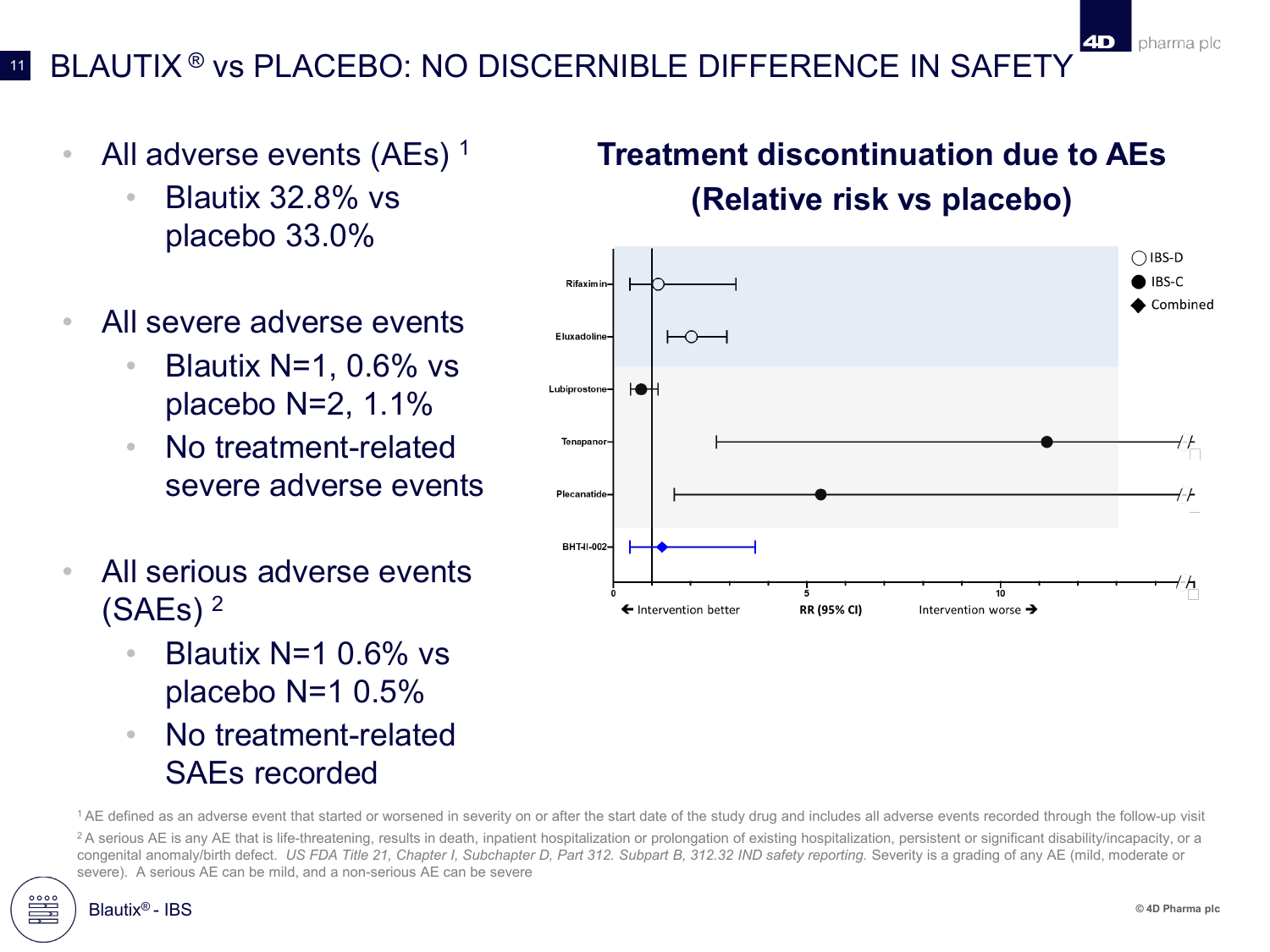

#### <sup>12</sup> MARKET STATISTICS AND US PATIENT POP BY SUBTYPE

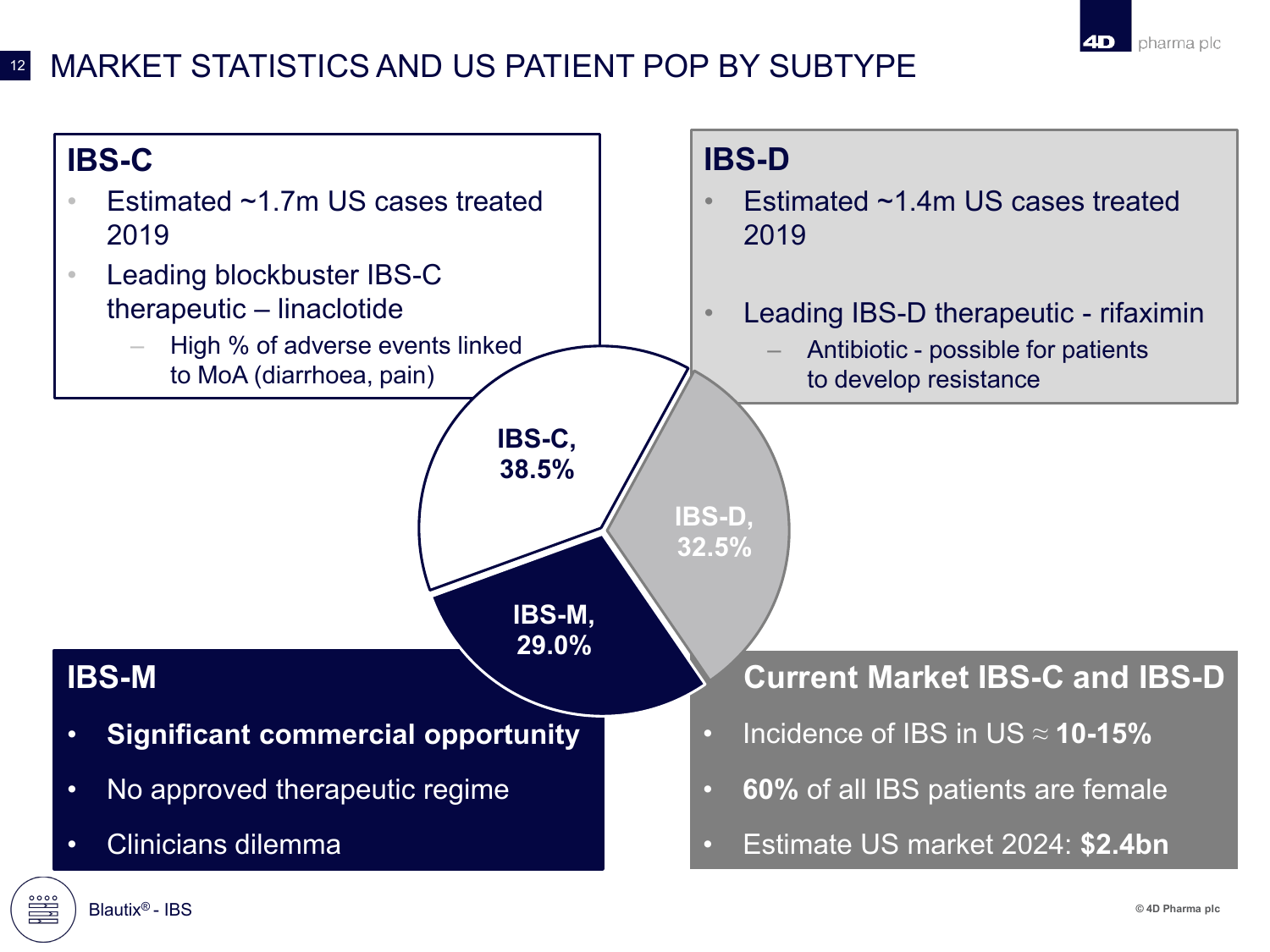#### <sup>13</sup> GLOBALDATA IBS MARKET ANALYSIS TO 2026: KOL COMMENTS

*"In terms of IBS-M, we have really nothing much to offer them. That is a huge unmet need, and there is no medication approved by the FDA or the EMA for this condition."*

*"None of the IBS drugs available on the market work perfectly for all IBS patients. So, the unmet need is having better drugs.''*

*"It can be challenging to treat IBS-M, because patients have different symptoms on different days. It is less clear how to treat IBS-M patients.''*



*"Most patients get a single script [prescription], and then never touch the drug ever again, because they stop using it, and it is just sitting in their cabinet."*

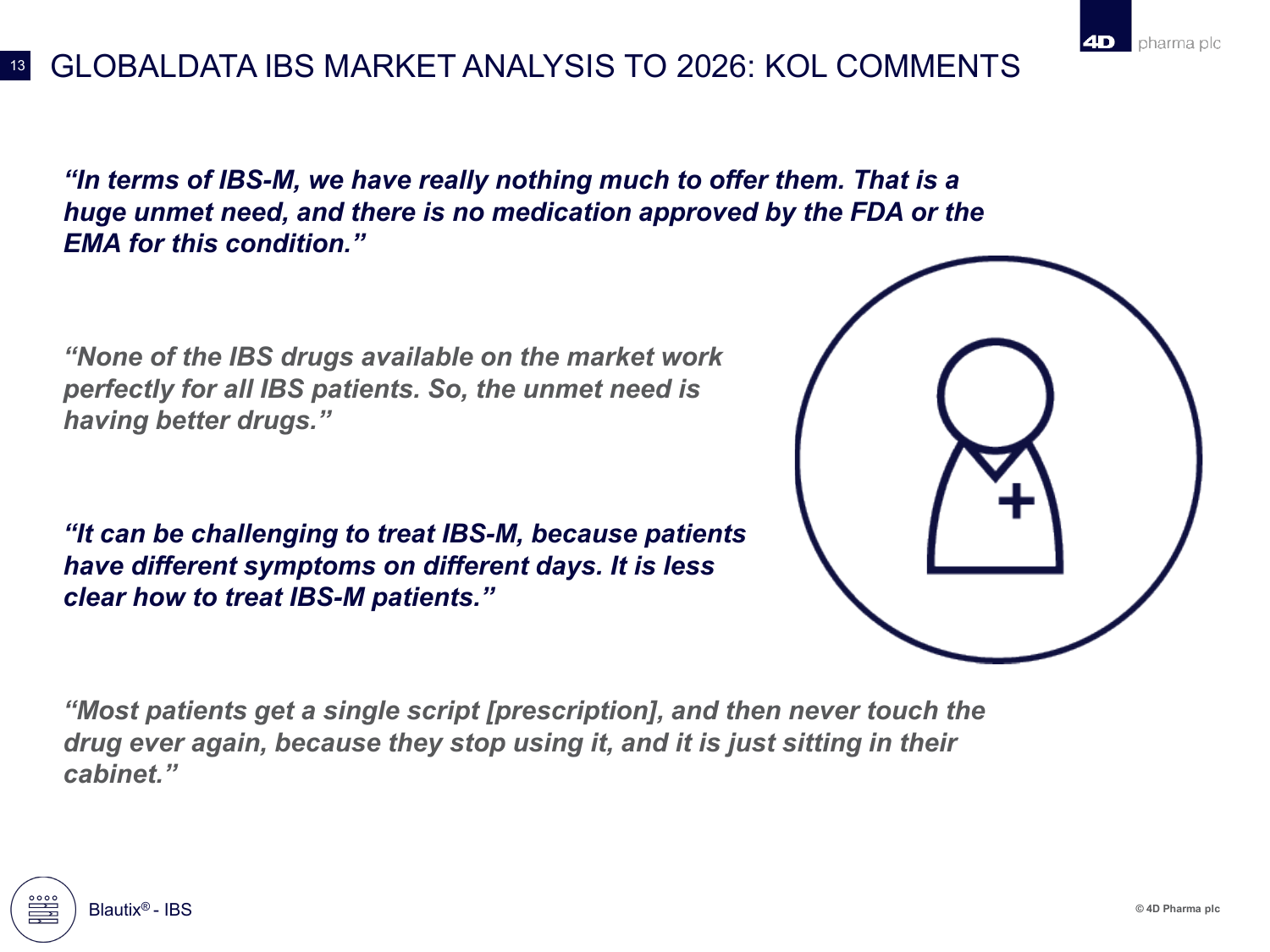### <sup>14</sup> BLAUTIX : PLANNING TO BRING NEW SOLUTION TO IBS MARKET

| <b>Issue</b>                                                                    | <b>Solution</b>                                     | <b>Blautix®</b>                                                        |
|---------------------------------------------------------------------------------|-----------------------------------------------------|------------------------------------------------------------------------|
| 30% of patients currently<br>underserved as fall into<br>neither IBS-C or IBS-D | <b>Address Combined IBS-C</b><br>and IBS-D subtypes | BHT-II-002 primary endpoint<br>met in <b>IBS-C/D combined</b><br>group |
|                                                                                 |                                                     | and strong trends in<br>individual subgroups                           |
| Clinician concern over safety<br>of current treatment options                   | Address concerns over side<br>effect                | Safety profile comparable to<br>placebo                                |
| Poor patient compliance                                                         | Address key concerns over<br>debilitating symptoms  | <b>Placebo-like tolerability</b>                                       |
|                                                                                 |                                                     | and strong trends in<br>improvement of bowel<br>habits                 |

- *The first therapy to show signals of efficacy in both IBS-C and IBS-D*
- *Blautix has the potential to be first ever therapy for IBS–M patients*
- *Analysis of Phase II BHT-II-002 to inform larger Phase III pivotal trial*